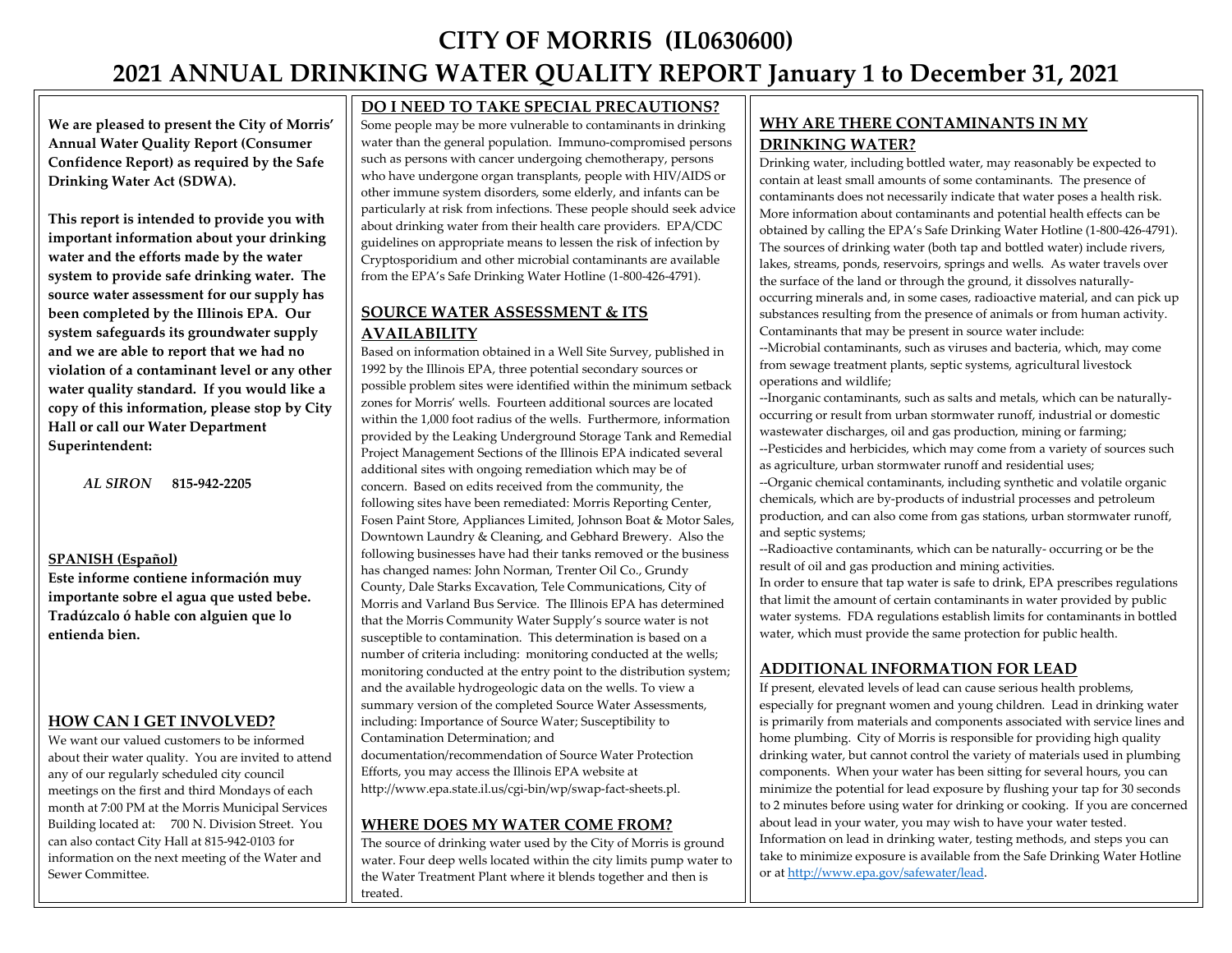# **WATER QUALITY TEST RESULTS**

IMPORTANT DRINKING WATER DEFINITIONS – The following tables contain scientific terms & measures, some of which may require explanation

| <b>TERM</b>                                      | <b>DEFINITION</b>                                                                                                           |
|--------------------------------------------------|-----------------------------------------------------------------------------------------------------------------------------|
| <b>MCLG (Maximum Contaminant Level Goal)</b>     | The level of a contaminant in drinking water below which there is no known or expected risk to health. MCLGs allow for      |
|                                                  | a margin of safety.                                                                                                         |
| <b>MCL (Maximum Contaminant Level)</b>           | The highest level of a contaminant that is allowed in drinking water. MCLs are set as close to the MCLGs as feasible        |
|                                                  | using the best available treatment technology.                                                                              |
| MRDLG (Maximum residual disinfectant level goal) | The level of a drinking water disinfectant below which there is no known or expected risk to health. MRDLGs do not          |
|                                                  | reflect the benefits of the use of disinfectants to control microbial contaminants.                                         |
| MRDL (Maximum residual disinfectant level)       | The highest level of a disinfectant allowed in drinking water. There is convincing evidence that addition of a disinfectant |
|                                                  | is necessary for control of microbial contaminants.                                                                         |
|                                                  |                                                                                                                             |

## **REGULATED CONTAMINENTS**

| <b>DISINFECTANTS &amp;</b>                |                                  | <b>HIGHEST</b>                                    | <b>RANGE OF</b>                                     |                             |                     |              |                  |                                                                                                                               |
|-------------------------------------------|----------------------------------|---------------------------------------------------|-----------------------------------------------------|-----------------------------|---------------------|--------------|------------------|-------------------------------------------------------------------------------------------------------------------------------|
| <b>DISINFECTION</b><br><b>BY-PRODUCTS</b> | <b>COLLECTION</b><br><b>DATE</b> | <b>LEVEL</b><br><b>DETECTED</b>                   | <b>LEVELS</b><br><b>DETECTED</b>                    | <b>MCLG</b>                 | <b>MCL</b>          | <b>UNITS</b> | <b>VIOLATION</b> | <b>LIKELY SOURCE OF CONTAMINATION</b>                                                                                         |
| Chlorine                                  | 12/31/2021                       | 1.2                                               | $1 - 1.4$                                           | $MRDLG = 4$                 | <b>MRDL</b><br>$=4$ | ppm          | NO <sub>1</sub>  | Water additive used to control microbes                                                                                       |
| Haloacetic Acids (HAA5)                   | 2021                             | 6                                                 | $3.5 - 5.5$                                         | No goal<br>for the<br>total | 60                  | ppb          | <b>NO</b>        | By-product of drinking water disinfection                                                                                     |
| <b>Total Trihalomethanes</b><br>(TTHM)    | 2021                             | 34                                                | $23.6 - 34$                                         | No goal<br>for the<br>total | 80                  | ppb          | NO <sub>1</sub>  | By-product of drinking water disinfection                                                                                     |
| <b>INORGANIC</b><br><b>CONTAMINENTS</b>   | <b>COLLECTION</b><br><b>DATE</b> | <b>HIGHEST</b><br><b>LEVEL</b><br><b>DETECTED</b> | <b>RANGE OF</b><br><b>LEVELS</b><br><b>DETECTED</b> | <b>MCLG</b>                 | <b>MCL</b>          | <b>UNITS</b> | <b>VIOLATION</b> | LIKELY SOURCE OF CONTAMINATION                                                                                                |
| Barium                                    | 2021                             | 0.0159                                            | $0.0159 - 0.0159$                                   | $\overline{2}$              | 2                   | ppm          | $\rm NO$         | Discharge of drilling wastes; Discharge from<br>metal refineries; Erosion of natural deposits                                 |
| Fluoride                                  | 2021                             | 0.69                                              | $0.69 - 0.69$                                       | $\overline{4}$              | 4.0                 | ppm          | NO               | Erosion of natural deposits; Water additive which<br>promotes strong teeth; Discharge from fertilizer &<br>aluminum factories |
| Nitrate<br>(Measured as Nitrogen)         | 2021                             | $\mathbf{1}$                                      | $0.55 - 0.62$                                       | 10                          | 10                  | ppm          | NO               | Runoff from fertilizer use; Leaching from septic<br>tanks, sewage; Erosion of natural deposits                                |
| Sodium                                    | 2021                             | 191                                               | $191 - 191$                                         |                             |                     | ppm          | NO.              | Erosion from naturally occurring deposits; Used<br>in water softener regeneration                                             |
| <b>RADIOACTIVE</b><br><b>CONTAMINANTS</b> | <b>COLLECTION</b><br><b>DATE</b> | <b>HIGHEST</b><br><b>LEVEL</b><br><b>DETECTED</b> | <b>RANGE OF</b><br><b>LEVELS</b><br><b>DETECTED</b> | <b>MCLG</b>                 | <b>MCL</b>          | <b>UNITS</b> | <b>VIOLATION</b> | LIKELY SOURCE OF CONTAMINATION                                                                                                |
| Combined Radium<br>226/228                | 2021                             | $\overline{4}$                                    | $3.9 - 3.9$                                         | $\overline{0}$              | 5                   | pCi/L        | NO               | Erosion of natural deposits                                                                                                   |
| Gross alpha excluding<br>radon & uranium  | 2021                             | 8                                                 | $7.8 - 7.8$                                         | $\overline{0}$              | 15                  | pCi/L        | NO               | Erosion of natural deposits                                                                                                   |